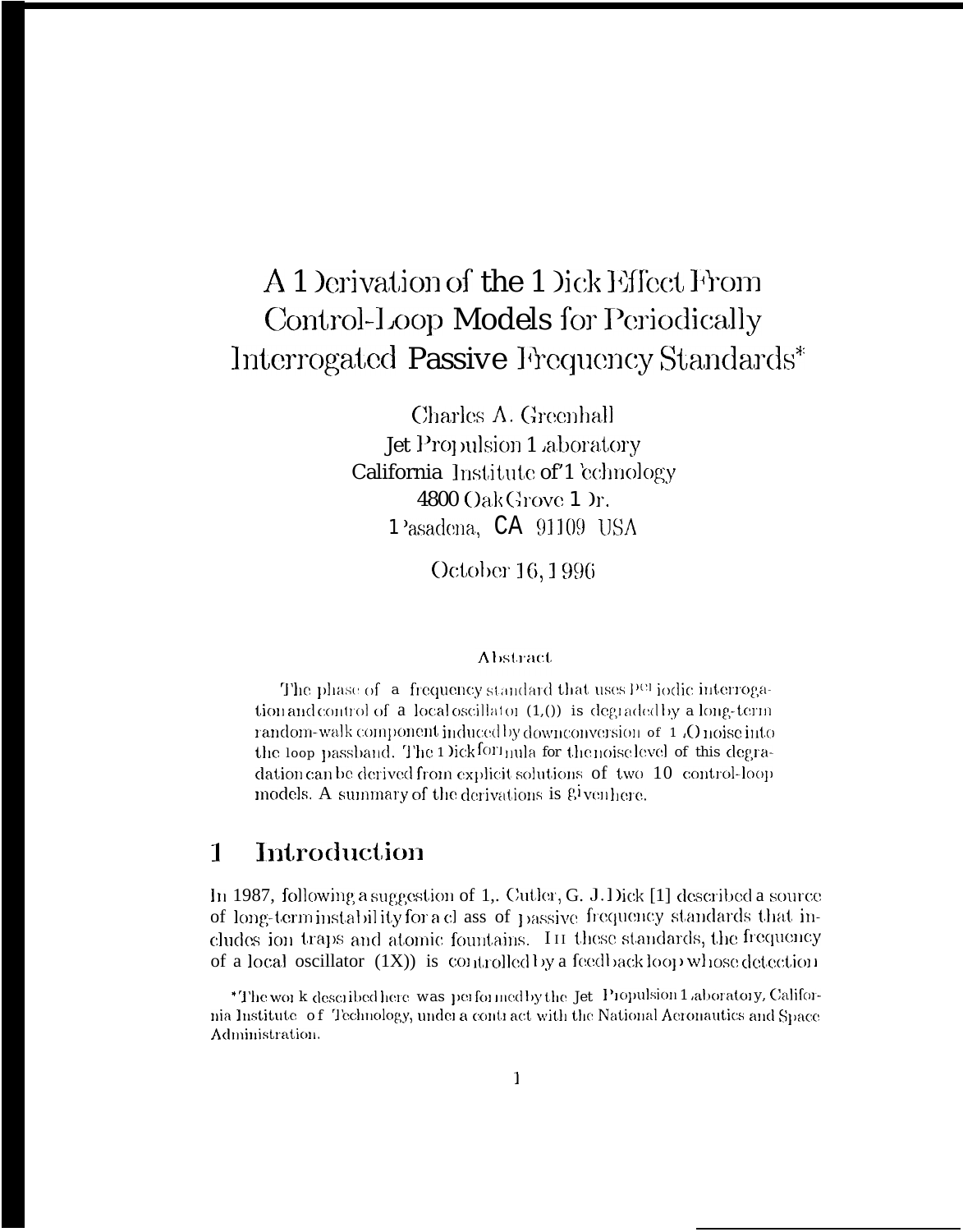a nd control operations are periodic with some period  $T_c$ . For each cycle, the output of the detector is a weighted average of the 10 frequency error over the cycle. The weighting function  $g(t)$ , derived from quantum-mechanical calculations, depends on the method by which the atoms are interrogated by the RF field generated by upconversion of the 1 O signal to the atomic transition frequency [1, '2, 3]. In general,  $g(t)$  can be zero over a considerable portion of the cycle. The 1.0 controlsignal over each cycle is a function of the detector outputs from previous cycles.

T he burpose of a frequency-controlloop is to attenuate the frequency fluctuations of the 1 Q inside the loop passband, while tolerating them outside the passband. As Dick saw, though, the periodic interrogation causes out-ofband LO noise power, near the cycle frequency  $f_c$  = 1  $/T_c$  and its harmonics, to be downconverted into the loop passband, thus injecting random false information about the current average LO frequency into the control signal. 'J 'hisrandomfalse frequency correction causes a component Of white FM, or random walk of phase, to persist in the output of the locked  $1$  (O  $(1,1)$  (O) over the long term. 1 )ick gave a formula for the white-FM noise level contributed by this effect, namely,

$$
S_{y}^{\text{LLO}}(0) = 2 \sum_{k=1}^{\infty} \frac{g_k^2}{g_0^2} S_{y}^{\text{LO}}(kf_c), \qquad (1)
$$

where  $S_y^{\text{LLO}}(f)$  is the spectral density of the 1 Dick-effect por (jon of the nor-<br>malized frequency noise of the 1 LO,  $S_y^{\text{L}}(f)$  is the spectral density of the normalized frequency noise of the free-running  $\pm$  .O, and  $g_k$  is the Fourier coefficient

$$
g_k = \frac{1}{T_c} \int_0^{T_c} g\left(t\right) \cos\left(2\pi k f_c t\right) dt,\tag{2}
$$

where  $g(t)$  is assumed to be symmetric about  $T_c/2$ . This level of white FM near Fourier frequency zero contributes an asymptotic component of Allan variance given by

$$
\sigma_y^2(\tau) \sim \frac{S_y^{\text{LLO}}(0)}{2\tau} \qquad (f_c \tau \to \infty) \tag{3}
$$

My purpose here is to supplement previous derivations  $[1, 2, 3, 4]$  of the 1 Dick formula (1) by an approach that uses explicit time domain solutions of simple  $1$ ,  $\left($  control loop models with a general detection weighting function  $g$  (t.). Careful interpretation of these sol utions yields for the limit as for the 1,1 .0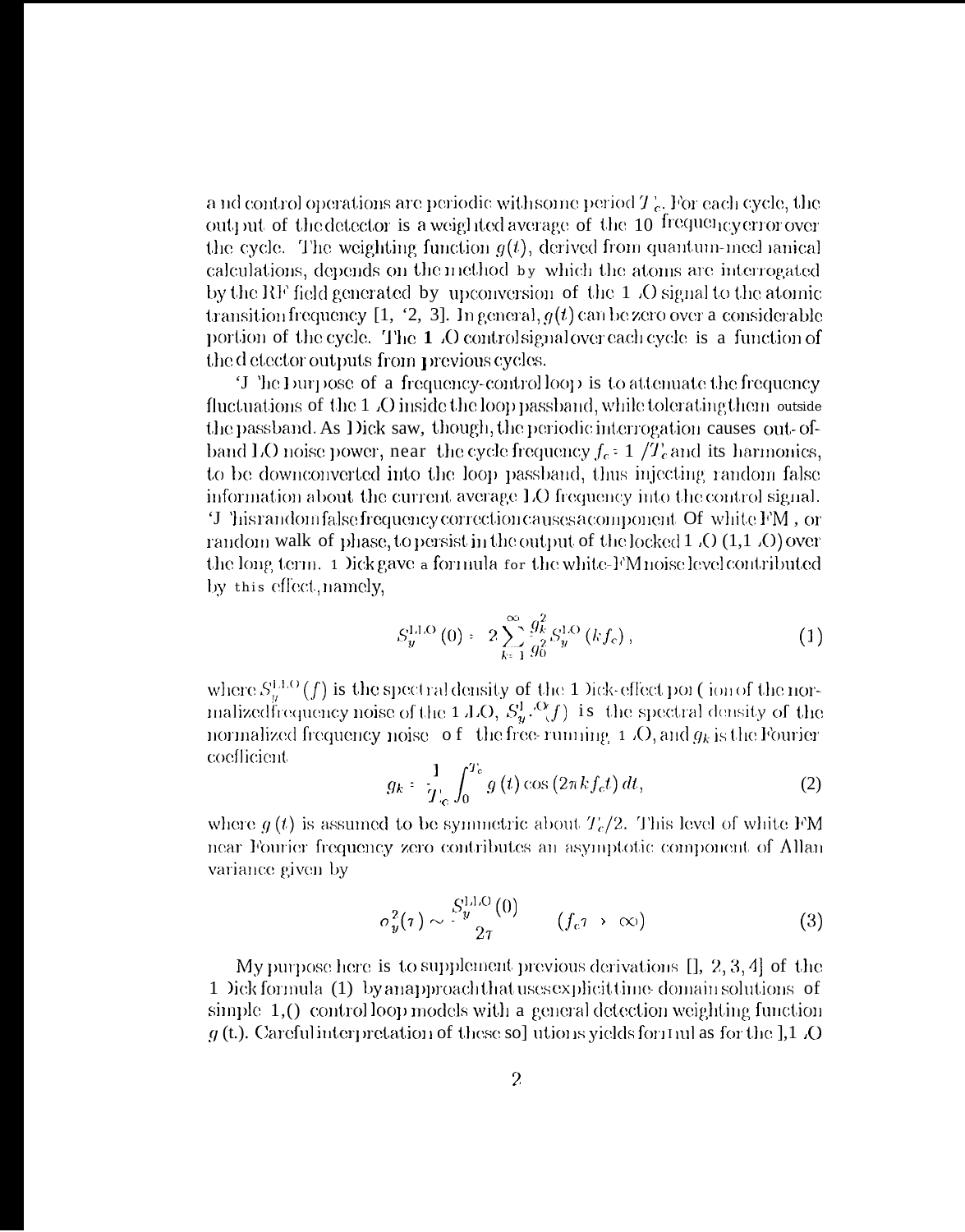spectral density, and conditions for the validity of the Dick formula. These models are not represented to be realistic models of actual frequency standards. By exhibiting the presence of the Dick effect in models of transparent simplicity, I intend to remove any remaining doubt of its existence and to isolate its essential nature, in the hope of aiding efforts to reduce it.

This paper gives only a summary of the solution method; details will be submitted elsewhere.

#### **Control-Loop Models** 2

Figure 1 shows two models for an LO control loop. Model 1 is intended to correspond to Dick's models  $[1, 2]$ . Model 2 extends the model of Lo Presti, Patanè, Rovera, and De Marchi [4] to a general weighting function. A unified treatment of the two models is presented at the expense of a conflict of notation between this paper and [4]: because the model of Lo Presti et al. includes the effect of alternate interrogation of the two sides of a Ramsey fringe, the cycle period  $T_c$  used here corresponds to the sample period  $T_s = 2T_c$  in [4], and the  $g(t)$  used in Model 2 really consists of two periods of the  $q(t)$  used in Model 1.

In Model 1, the box  $G_1$  represents a linear time invariant filter with impulse response  $g(t)/(T_c g_0)$  for  $0 < t < T_c$ , and zero elsewhere. It is important to observe that  $G_1$  has unity gain at DC. Its transfer function is

$$
G_1(f) = \frac{1}{T_c g_0} \int_0^{T_c} g(t) e^{-i2\pi ft} dt.
$$
 (4)

The output of the box  $G_1$  at time t is

$$
G_1y_{1, \text{LO}}(t): \frac{1}{T_{c}g_0}\int_0^{T_c}g(u)\,y_{1, \text{LO}}(t-u)\,du,
$$

which is fictitious unless t is a multiple of  $T_c$ . The output of the sampler at time  $nT_c$  is the normalized interrogation report

$$
G_1 y_{\text{LLO}} (nT_c) = \frac{1}{T_c g_0} \int_0^{T_c} g(u) y_{\text{LLO}} (nT_c - u) du. \tag{5}
$$

for the *n*th cycle. (Recall the symmetry of  $g(t)$  about the midpoint of the cycle.) T1 ie detection noise term  $v_n$  can represent photon-count fluctuations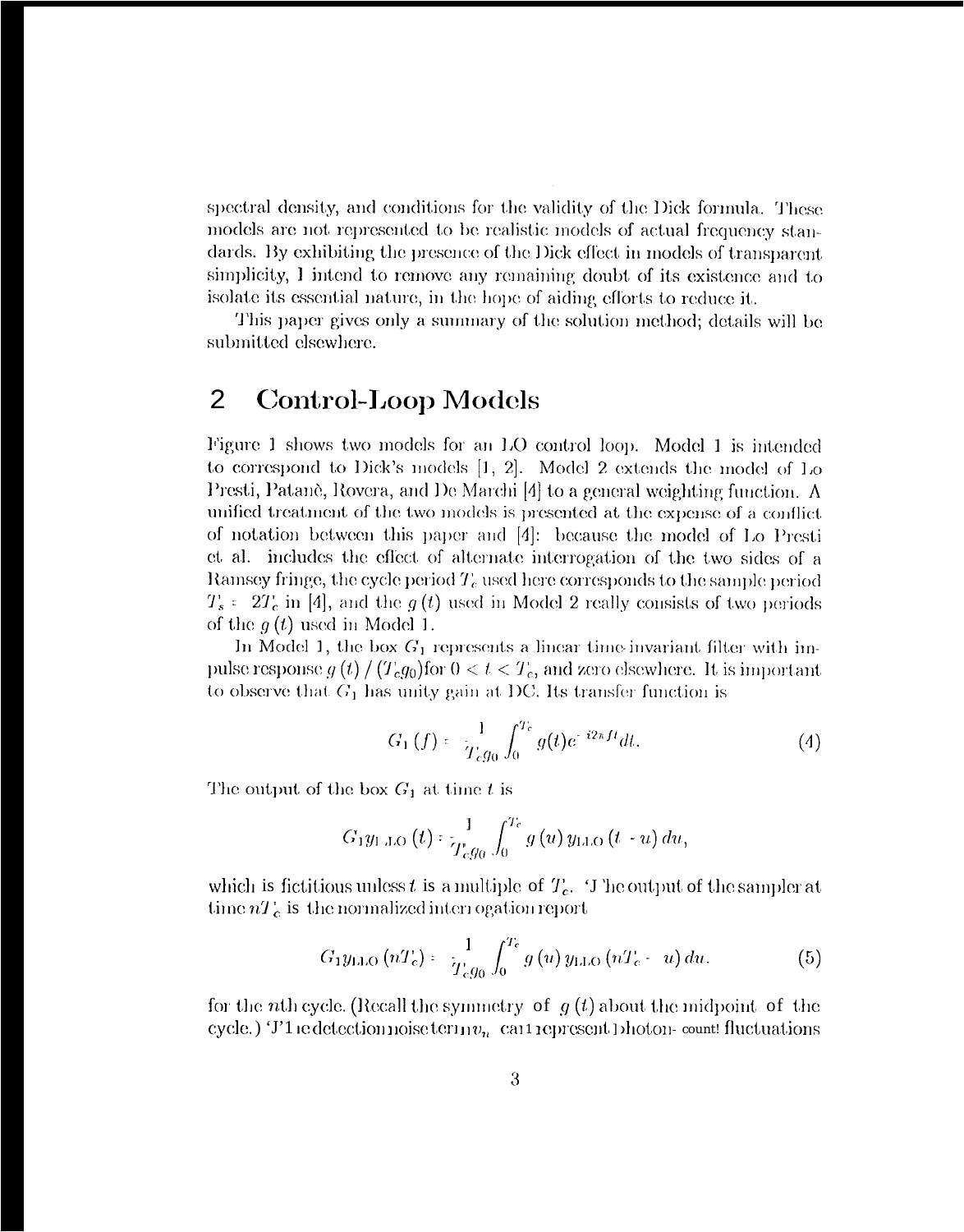in frequency standards with optical detection, for example. The cumulative sum of the error signals, multiplied by a gain factor  $\lambda$  between 0 and 1, is the frequency correction  $y_n$  that is applied to the 1,0 during the next cycle. Except for initial conditions, Model 1 is specified completely by (5) and the equations  $\mathcal{L} = 22.3$ 

$$
y_n \cdot y_{n-1} = \lambda \left( (7)^n \mathcal{U}_{n,0} \right) \left( n T_c \right) - 1 \mathcal{V}_n \right), \tag{i}
$$

$$
y_{\text{LLO}}(t) = y_{\text{LO}}(t) \cdot y_{n-1}, \quad (n-1) \; T_c < t \leq n \; T_c, \tag{7}
$$

in which it is convenient to suppose that  $n$  runs through all integers.

In Model 2, the hold and integration emits a delayed linear interpolation of the cumulative sum of the input to the hold, modulo a constant of integration. 1 .et  $y_n$  be  $\lambda$  times that cumulative sum. '1'he]]  $y_n$  again satisfies (6). In place of  $(7)$  we have

$$
y_{\text{LLO}}(t) = y_{\text{LO}}(t) - \left(\frac{t}{T_s} - n + 1\right)y_{n-1} - \left(n - \frac{t}{T_s}\right)y_{n-2}, \quad (n-1)T_c < t \le nT_c.
$$
\n(8)

In Model 1, the frequency correction during a cycle is constant; here, it is a ramp.

#### **Summary** of Solution Method 3

The derivation of the LLO frequency spectrum from these model equations is carried out by the following steps.

First, by isolating the digital aspects of the models, one can solve for  $y_n$ . In Model 1, substitution of (7) into ((i) gives a first-order difference equation for  $y_n$  in terms of the quantity

$$
w_n: G_1 y_{1,O}(nT_c)_{-1} v_n. \tag{9}
$$

The solution of this difference equation has the form  $y_n = H_{d1}w_n$ , where  $H_{d1}$ is a unity-gain lowpass digital single pole filter with transfer function

$$
H_{d1}(z) = \frac{\lambda}{1-(1-\lambda)z^{-1}}.
$$

The time constant is approximately  $T_c/\lambda$  for  $\lambda \ll 1$ . The transient component of the solution is neglected. Model 2 gives a second-order d ifference equation that is solved by the two pole filter

$$
H_{d2}(z) = \frac{\lambda}{1 - \phi_1 z^{-1} - \phi_2 z^{-2}},
$$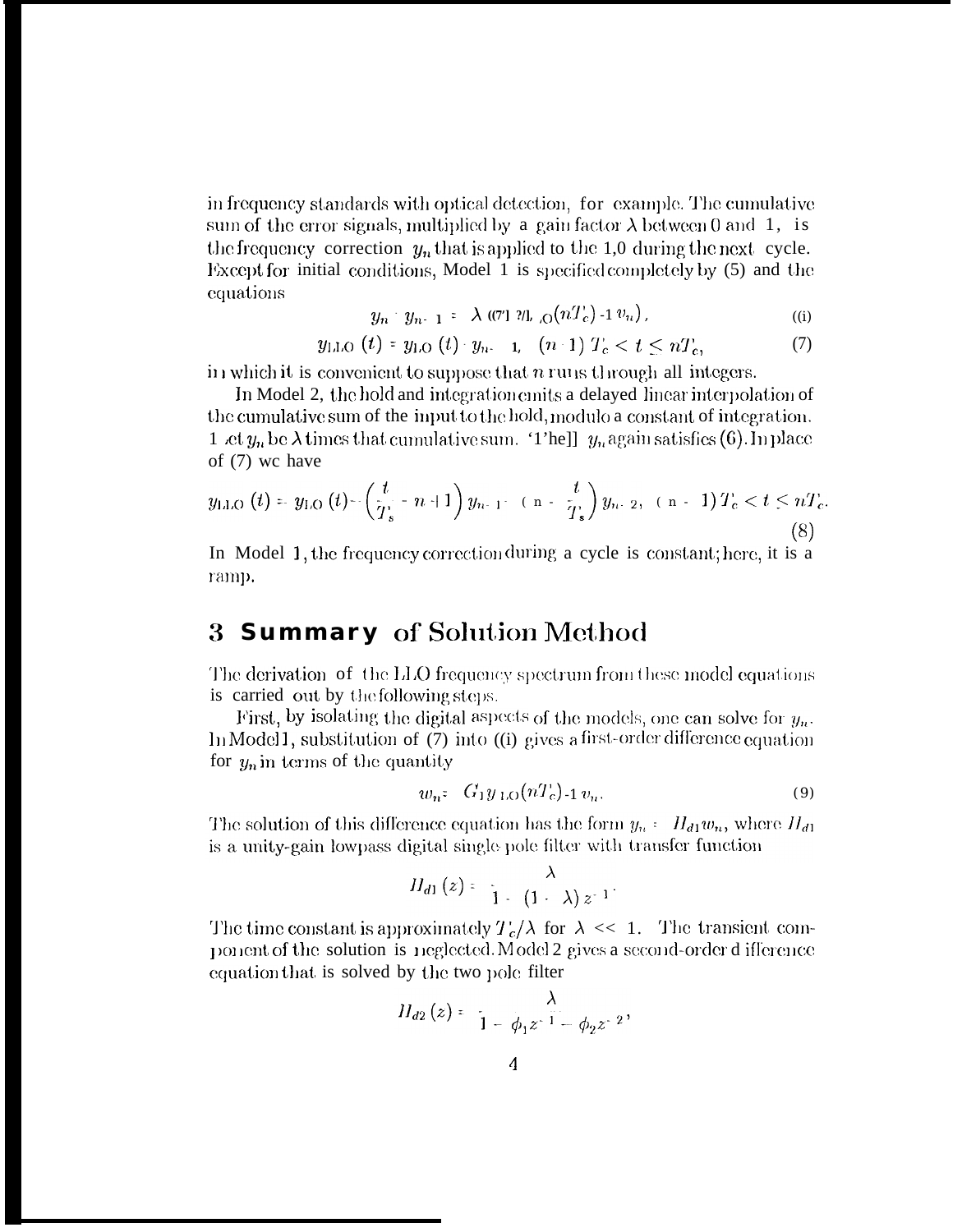## 4 Main and A liased Spectra

Consider the main part  $(10)$  of the 1,10 frequency spectrum. T he 1,0 spectrum is multiplied by a factor that is O  $(f^2)$  as  $f \rightarrow 0$ . This is the basic action of the first-order frequency control lool  $\lambda$ , which attenuates the excursions of the  $1$ , () inside the loop bandwidth. For example, flicker FM in the 1,0 is reduced to flicker  $\Gamma M$  in the 1,1,0, and random walk  $\Gamma M$  is reduced to white FM, in addition, there is a low]) ass-filtered white detection noise in the 1,1,0 frequency. We can regard  $H_e$  (.2)  $G_1(f)$  as the closed-lmq) transfer function from  $1,0$  frequency noise to  $1,0$  correction signal.

'J'1 ie 1 Dick effect is supposed to come from a 1011~-terl n w] rite FM component in the aliased spectrum. There is such a contribution if the aliased spectrum  $(1\ 1\ )$  is continuous and positive at  $f = 0$ , Under reasonable conditions, this is so, and we may set  $f : O(z:1)$  in (1 1). Because  $H<sub>e</sub>$  (1) = 1, we 11 ave

$$
S_{\bar{y}}^{1}(0) = 2 \sum_{k=1}^{\infty} \left| G_{1} \left( k f_{c} \right)^{2} \right| S_{y}^{LO} \left( k f_{c} \right), \qquad (12)
$$

where we have now used the symmetry of the summands about zero frequency. 'J 'his formula holds for one sided spectral densities also.

The numbers  $|G_1(kf_c)|^2$  are invariant to cyclic translations of the function  $g(t)$  in time. It follows that the result (12) is invariant to shifts in the time origin, i.e., if t he LLO phase is sampled on any time grid with spacing  $T_c$ , then the samples will include a white-FM component with spectral density (12) at zero frequency. If  $g(t)$  is symmetric about  $T_c/2$  for our t ime origin, then

$$
G_1(kf_c) = \frac{g_k}{g_0},
$$

where  $g_k$  is given by (2). Thus (12) extends the Dick formula (1) to asymmetric weighting functions.

The 1 lick formula, which gives the *limiting* value of spectral density at zero Fourier frequency, is exact for both models, even though the  $1,1,0$  spectrum at nonzero frequencies is different for the two models. A simple approximation for the aliased spectrum (11) holds if the gain constant  $\lambda$  is much less than 1. Then the loop bandwidth is much less than  $f_c$  (time constant much greater than  $T_c$ ). Assume also that  $G_l(kf_c -1 f)$  and  $S_u^{LO}(kf_c +f)$  can be regarded as approximately constant for nonzero  $k$  and for  $f$  within the loop bandwidth. Then, for such  $f$ , the aliased spectrum has approximately the same shape as the frequency response of the digital filter  $H_e$ , with value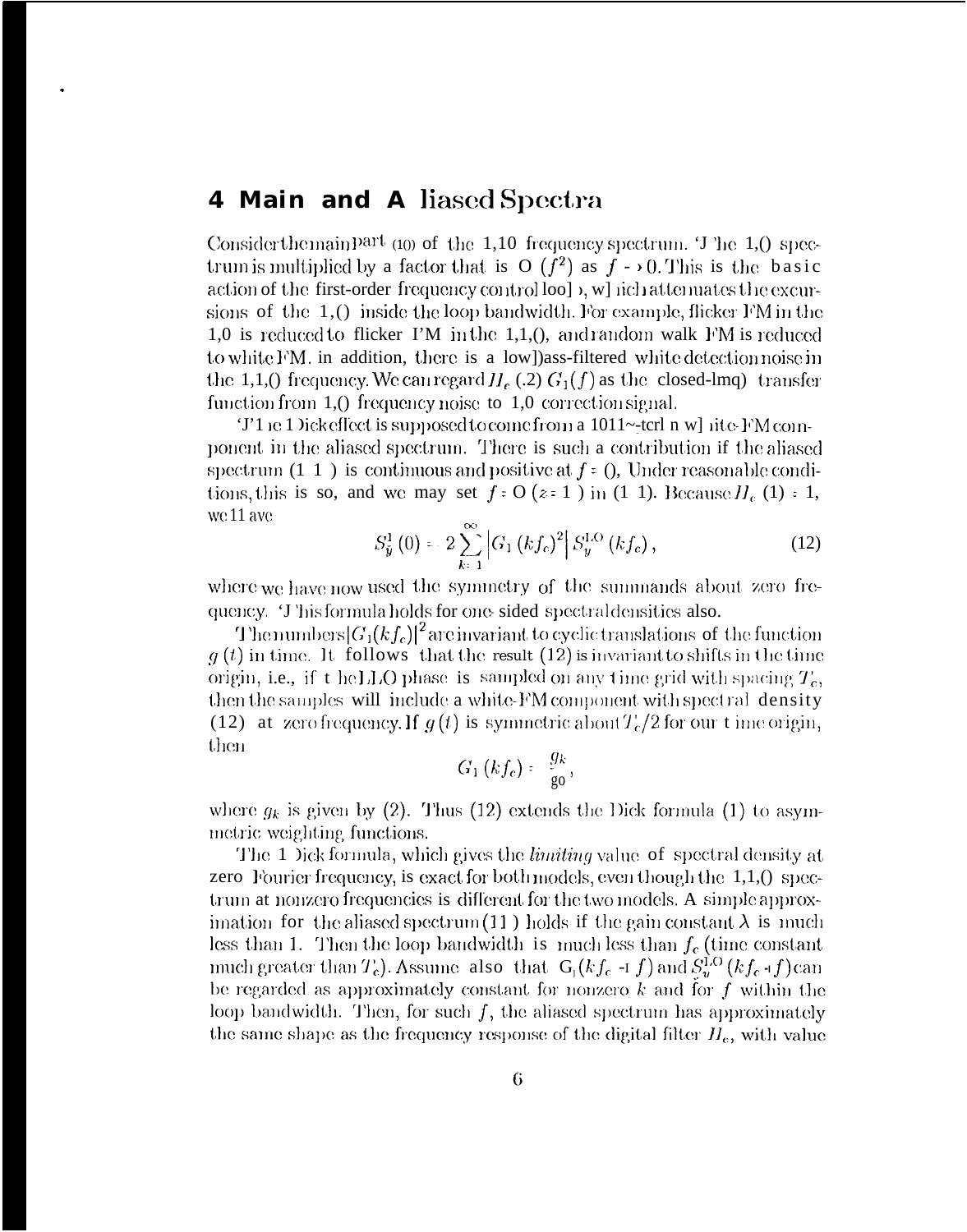at 0 given by the 1 lick formula. For both models, this shape is Lorentzian. Thus, the I jick-effect All an variance component take s the asymptotic white-FM form (3) only for averaging times  $\tau$  greater than roughly twice tile loop time constant. In this approximation, the 1 lick-effect and detection noises appear inside the loop bandwidth, the non-aliased LO noise outside.

#### Remarks  $\mathbf 5$

Although I have not considered any other models, the Dick effect appears to be an inherent property of] seriodic local-oscillator control loo] s. For the two models treated here, this was shown by a careful interpretation of explicit solutions for the output frequency as function of time.

1 have now come full circle on this topic. My involvement began in 1987 when John 1 ) ick asked me to derive the spectrum of  $G_y_{1,0}$  after sampling. 1 did not understand: after all,  $G_1$  is applied to  $y_{\text{LLO}}$ , not  $y_{\text{LO}}$ . Nevertheless, 1 did the calculation, thereby contributing the factor 2 in 1 lick's formula. Now, in Fig. 2, we see how the sampled  $G_1 y_{L,Q}$  fits into the picture. Could the Dick effect be cancelled by replacing the averaging filter in the upper branch of Fig. 2 by a  $G_1$  filter? Alas the existence of the block diagram in Fig. '2 is mathematical, not physical.

## References

- $[1]$  G. J. 1 bick, "Local oscillator induced instabilities in trapped ion frequency standards", Proc 19th Precisc Time and Time Interval  $(PTT)$  Applica*tions and Planning Meeting*, PP 133 147, Redondo 1 3each, CA, 1987
- [2] G. J. Dick, J. D. Prestage, C. A. Greenhall, 1,. Maleki, "Local oscillator" induced degradation of medium-term stability in passive atomic frequency standards", *Proc22ndPTTIMeeting*,pp 487-508, Vienna, VA, 1 990
- [3] G. Santarelli, Ph. Laurent, A. Clairon, G. J. Dick, C. A. Greenhall, C. Audoin, "Theoretical description and experimental evaluation of the effect of the interrogation oscillator frequency noise on the stability of a pulsed atomic frequency standard), 1 Oth European Frequency and Time *Forum*, Brighton, UK, 1996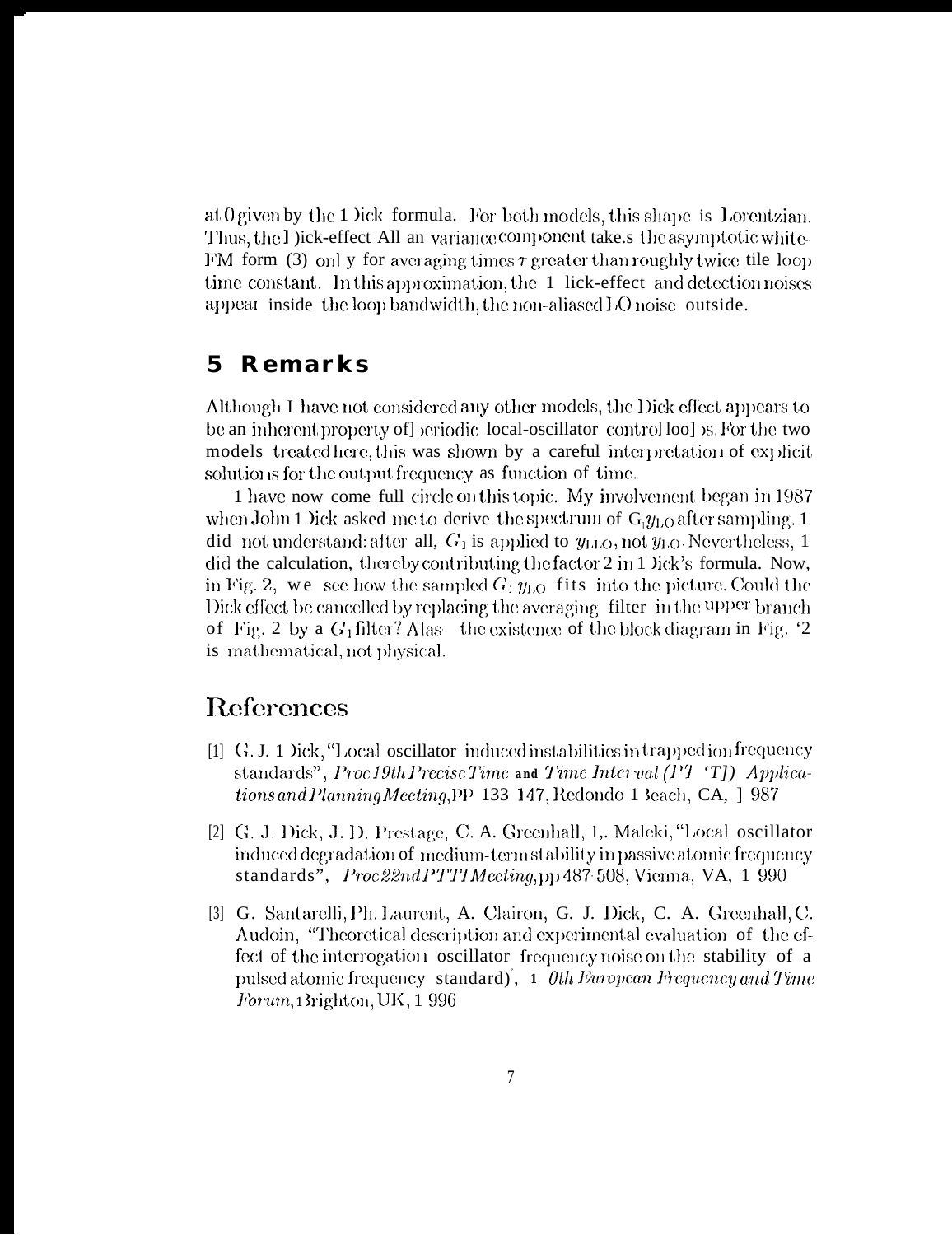[4] 1,.1,0 Presti, F. Patanè, D. Rovera, A. De Marchi, "A simulation guided analytical approach to the theory of the Dick effect", 1996 IEEE International Frequency Control Symposium, Honolulu, 1996